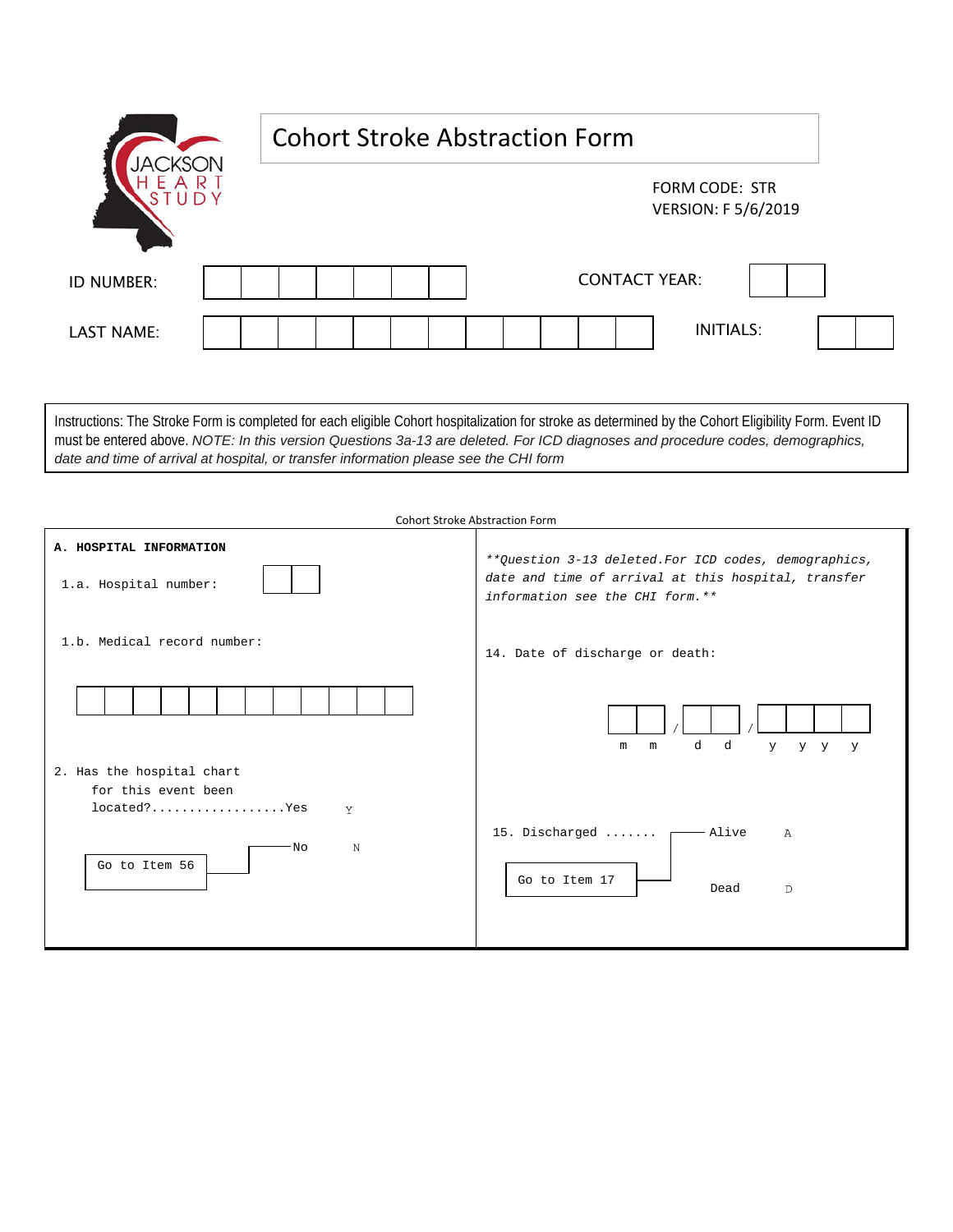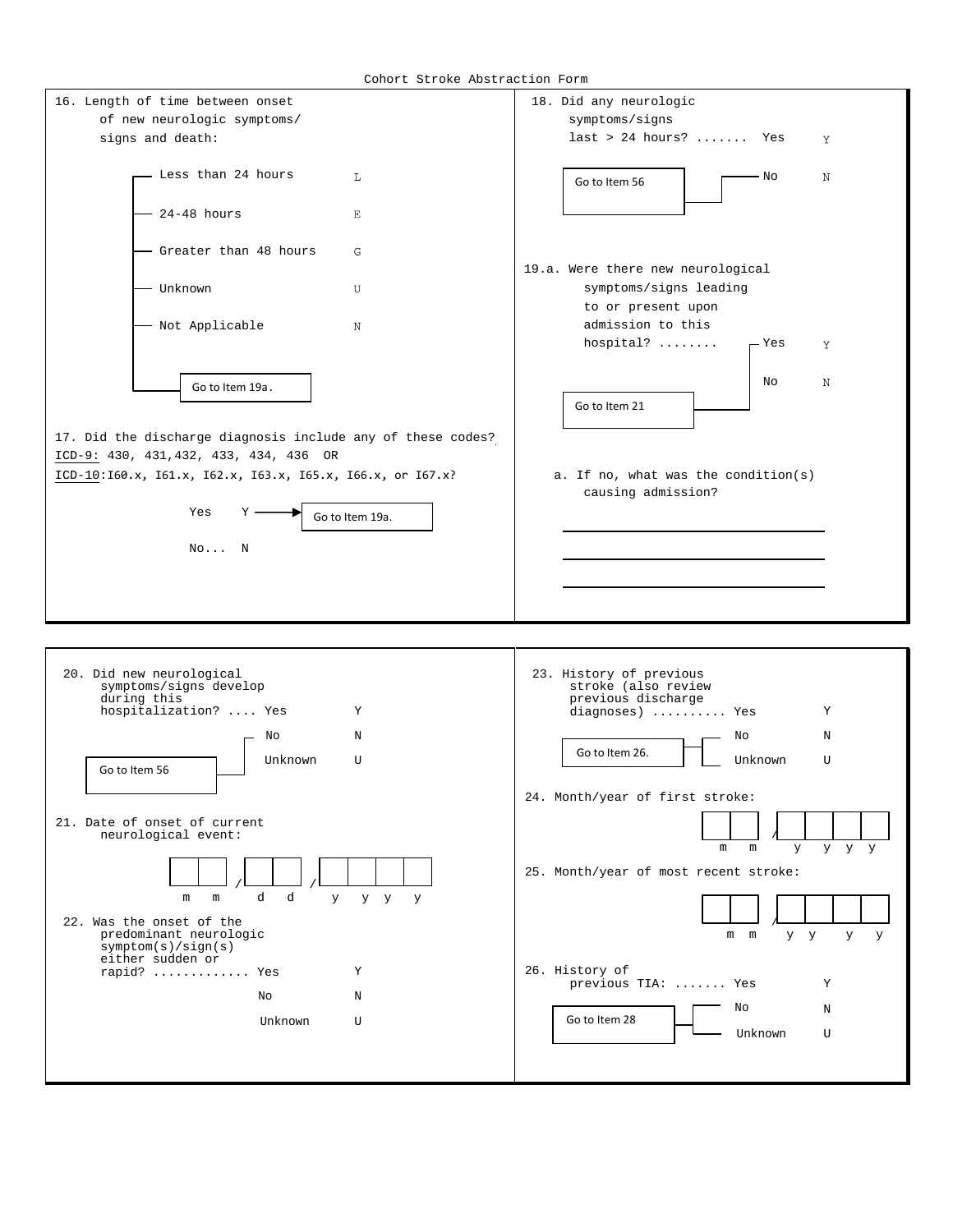## Cohort Stroke Abstraction Form



| 29.c. Atrial fibrillation            |    |   | 29.g.1. Hematologic abnormality:<br>hypercoagulable state           |    |   |
|--------------------------------------|----|---|---------------------------------------------------------------------|----|---|
| or flutter  Yes                      |    | Y | e.g., $DIC$ Yes                                                     |    | Υ |
|                                      | N∩ | N |                                                                     |    |   |
|                                      |    |   |                                                                     | NΩ | N |
| d. Rheumatic heart                   |    |   |                                                                     |    |   |
| disease, valvular                    |    |   | g.2. Hematologic abnormality:                                       |    |   |
| heart disease (e.g.,                 |    |   | hemorrhagic                                                         |    |   |
| mitral stenosis,<br>artificial heart |    |   | e.g., leukemia,                                                     |    |   |
| valve)  Yes                          |    | Υ | thrombocytopenia,<br>$DIC \dots \dots \dots \dots \dots \text{Yes}$ |    | Υ |
|                                      |    |   |                                                                     |    |   |
|                                      | Nο | N |                                                                     | NΩ | N |
|                                      |    |   |                                                                     |    |   |
| e. Subacute bacterial                |    |   | h. Brain tumor (benign or                                           |    |   |
| endocarditis  Yes                    |    | Y | malignant, primary                                                  |    |   |
|                                      |    |   | or metastatic)  Yes                                                 |    | Υ |
|                                      | N∩ | N |                                                                     |    |   |
|                                      |    |   |                                                                     | No | N |
| f. Systemic embolus                  |    |   |                                                                     |    |   |
| (including                           |    |   |                                                                     |    |   |
| angiographically                     |    |   |                                                                     |    |   |
| identified embolus)  Yes             |    | Υ |                                                                     |    |   |
|                                      | No | N |                                                                     |    |   |
|                                      |    |   |                                                                     |    |   |
|                                      |    |   |                                                                     |    |   |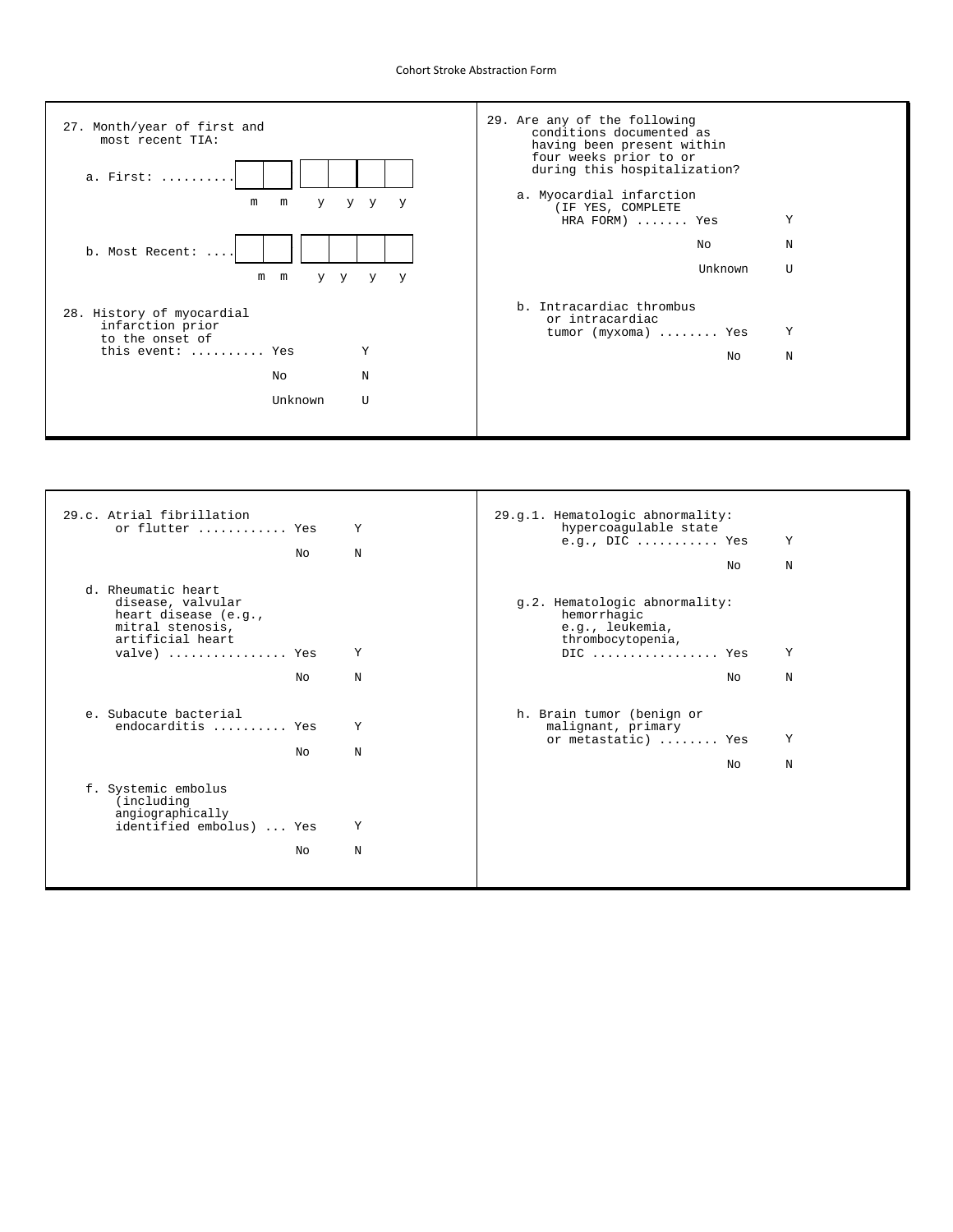| 29.i. Major head trauma, e.g.,<br>subdural hematoma,<br>epidural hematoma,<br>skull fracture  Yes<br>Y | 30. Were any of the following performed<br>or present in the week prior to the<br>onset of acute neurologic symptoms? |
|--------------------------------------------------------------------------------------------------------|-----------------------------------------------------------------------------------------------------------------------|
| N<br>NΩ                                                                                                | a. Cardiac catheterization<br>Y<br>Yes                                                                                |
| j. Another nonstroke<br>disease process                                                                | N<br>No                                                                                                               |
| which likely caused<br>a focal neurologic                                                              | Y<br>b. Open heart surgery  Yes                                                                                       |
| Y<br>deficit or coma  Yes                                                                              | N<br>No.                                                                                                              |
| N<br>No<br>Go to Item 30a.                                                                             | c. Cerebral angiography  Yes<br>Y                                                                                     |
|                                                                                                        | N<br>No                                                                                                               |
| k. Specify:                                                                                            | Y<br>d. Carotid endarterectomy . Yes                                                                                  |
|                                                                                                        | N<br>No                                                                                                               |
|                                                                                                        |                                                                                                                       |

Cohort Stroke Abstraction Form

Г

| 30.e. Therapy with anticoagulants<br>(Heparin, Warfarin                                               |            | 31.b. Indicate severity:  |              |
|-------------------------------------------------------------------------------------------------------|------------|---------------------------|--------------|
| $(Countadin)$ Yes                                                                                     | Y          | Severe                    | S            |
| No                                                                                                    | $_{\rm N}$ | Mild/moderate             | M            |
| f. Therapy with<br>thrombolytic agents                                                                |            | Unspecified               | $\mathbf{U}$ |
| (streptokinase,<br>TPA, urokinase)  Yes                                                               | Υ          | c. What was the duration? |              |
| No                                                                                                    | N          | Less than 24 hours        | L            |
|                                                                                                       |            | 24 hours or more          | М            |
| <b>B. PHYSICIAN DOCUMENTATION OF NEW</b>                                                              |            | Unknown                   | $\mathbf{U}$ |
| SYMPTOMS OR SIGNS PRESENT ON OR<br>LEADING TO THIS ADMISSION, OR<br>OCCURRING DURING HOSPITALIZATION: |            | $32.a.$ Vertigo  Yes      | Υ            |
| 31.a. Headache at onset<br>or admission  Yes                                                          | Υ          | No<br>Go to Item 33       | N            |
| No                                                                                                    | $\rm N$    | b. What was the duration? |              |
| Go to Item 32a.                                                                                       |            | Less than 24 hours        | L            |
|                                                                                                       |            | 24 hours or more          | М            |
|                                                                                                       |            | Unknown                   | $\mathbf{U}$ |
|                                                                                                       |            |                           |              |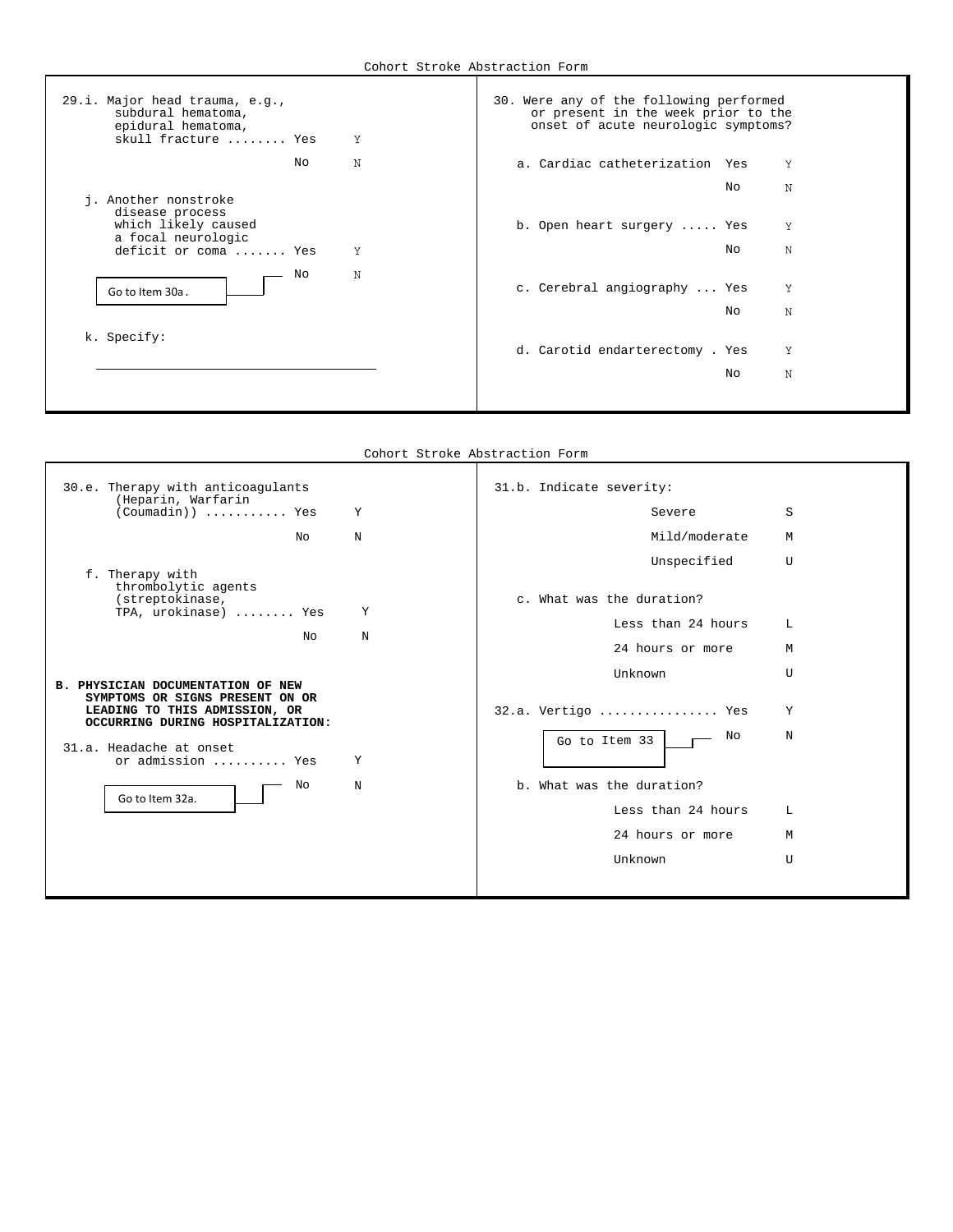Г

| 33.a. Convulsions  Yes                                                                | Y | 35.a. Coma, unconsciousness,<br>stupor occurring within |   |
|---------------------------------------------------------------------------------------|---|---------------------------------------------------------|---|
| No<br>Go to Item 34.                                                                  | N | 12 hours after onset of<br>the neurologic event  Yes    | Υ |
| b. Was this the first<br>neurologic symptom?  Yes                                     | Y | ' No<br>Go to Item 36.                                  | N |
| No                                                                                    | N | b. What was the duration?                               |   |
|                                                                                       |   | Less than 24 hours                                      | L |
| 34. Meningeal signs:<br>Stiff neck (nuchal rigidity);<br>limitation on leg extension, |   | 24 hours or more                                        | M |
| neck flexion (Kernig,<br>Brudzinski)  Yes                                             | Y | Unknown                                                 | U |
| No                                                                                    | N |                                                         |   |
|                                                                                       |   |                                                         |   |

| 36.a. Aphasia  Yes                                     | Y      | 38.a. Hemianopia  Yes                                                                                                           | Y                     |
|--------------------------------------------------------|--------|---------------------------------------------------------------------------------------------------------------------------------|-----------------------|
| N<br>No<br>Go to Item 37.                              |        | No<br>Go to Item 39.                                                                                                            | $_{\rm N}$            |
| b. What was the duration?                              |        | b. What was the duration?                                                                                                       |                       |
| Less than 24 hours                                     | L      | Less than 24 hours                                                                                                              | L                     |
| 24 hours or more                                       | M      | 24 hours or more                                                                                                                | M                     |
| Unknown                                                | U      | Unknown                                                                                                                         | U                     |
| 37. Pre-retinal (Subhyaloid)<br>Hemorrhages  Yes<br>No | Y<br>N | 39.a. Diplopia  Yes<br>- No<br>Go to Item 40.<br>b. What was the duration?<br>Less than 24 hours<br>24 hours or more<br>Unknown | Υ<br>N<br>L<br>M<br>U |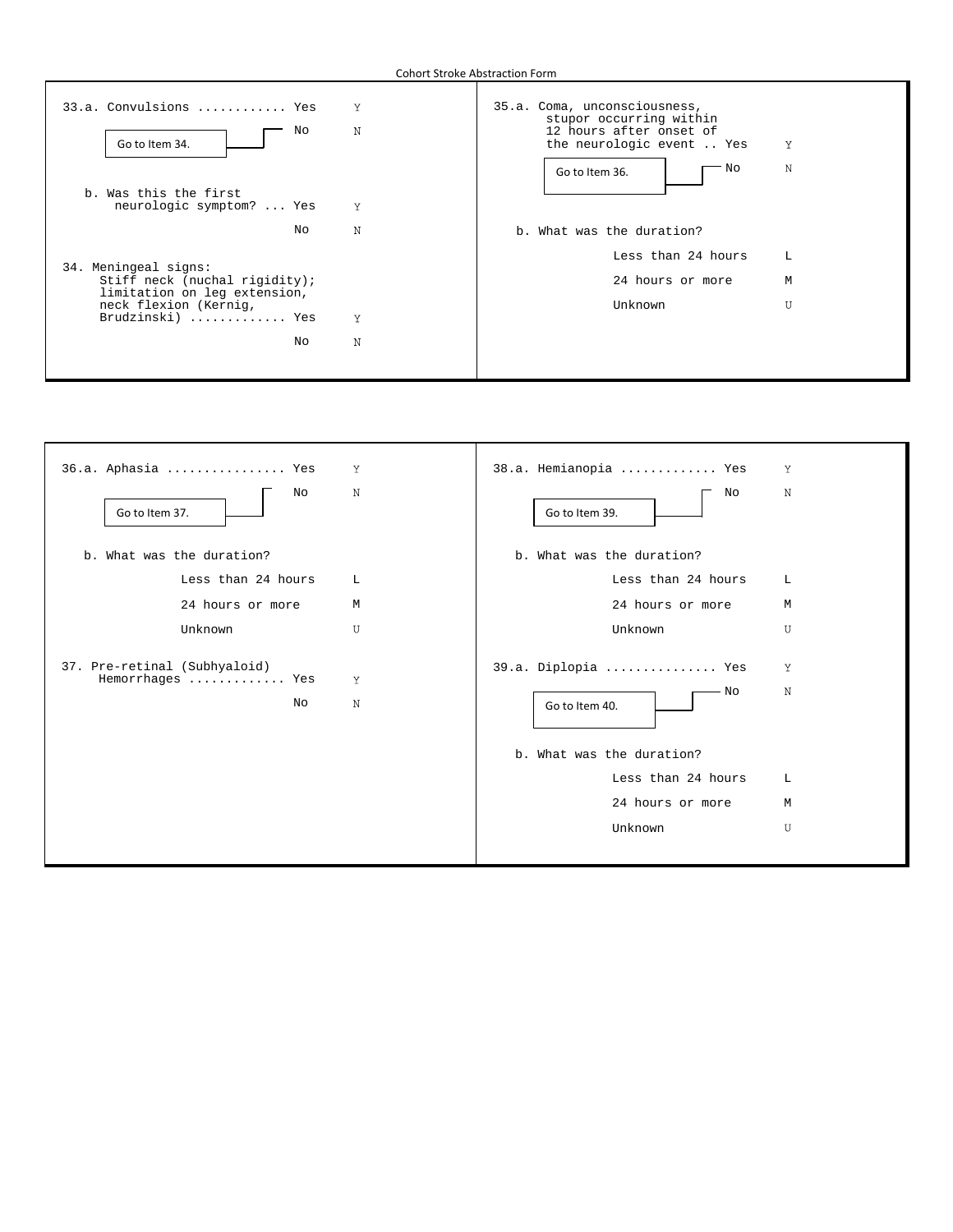Cohort Stroke Abstraction Form



| 42.a. Weakness, paresis or<br>paralysis affecting<br>the extremities  Yes<br>Y |              | 42.c. Leg: (Circle one)<br>Affected, side unspecified<br>U    |   |  |
|--------------------------------------------------------------------------------|--------------|---------------------------------------------------------------|---|--|
|                                                                                |              |                                                               |   |  |
| No                                                                             | N            | Right Only                                                    | R |  |
| Go to Item 43.                                                                 |              | Left Only                                                     | L |  |
|                                                                                |              | Both                                                          | B |  |
| b. Arm: (Circle one)                                                           |              | Neither                                                       | N |  |
| Affected, side unspecified                                                     | $\mathbf{U}$ |                                                               |   |  |
| Right Only                                                                     | R            | d. What was the duration of the                               |   |  |
| Left Only                                                                      | L            | weakness, paresis, or paralysis<br>affecting the extremities? |   |  |
| Both                                                                           | B            | Less than 24 hours                                            | L |  |
| Neither                                                                        | N            | 24 hours or more                                              | M |  |
|                                                                                |              | Unknown                                                       | U |  |
|                                                                                |              |                                                               |   |  |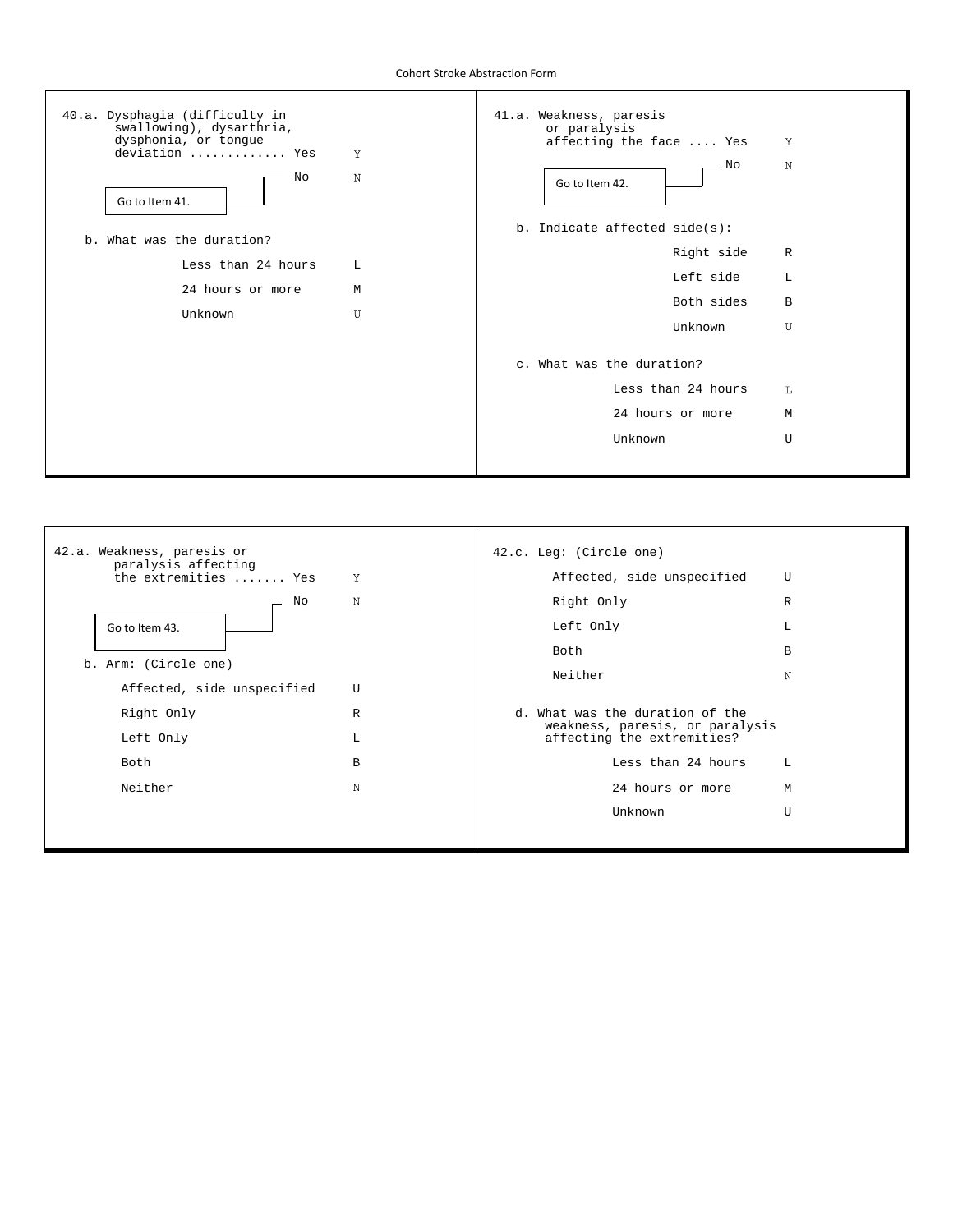

| 44.c. Leg: (Circle one)                                                                                                                                                                                 |                       | 45.a. Gait disturbance  Yes<br>Y                                                                                    |
|---------------------------------------------------------------------------------------------------------------------------------------------------------------------------------------------------------|-----------------------|---------------------------------------------------------------------------------------------------------------------|
| Affected, side unspecified<br>Right Only<br>Left Only<br>Both<br>Neither                                                                                                                                | U<br>R<br>L<br>B<br>N | N<br>· No<br>Go to Item 46.<br>b. What was the duration?<br>Less than 24 hours $\dots \dots$<br>24 hours or more  M |
| d. What was the total duration of the<br>loss of sensation, tingling,<br>paresthesias, hemianesthesia<br>affecting the extremities?<br>Less than 24 hours<br>L<br>24 hours or more<br>M<br>Unknown<br>U |                       | Unknown  U<br>46.a. Cranial Nerve III<br>Υ<br>Palsy:  Yes<br>N<br>N∩                                                |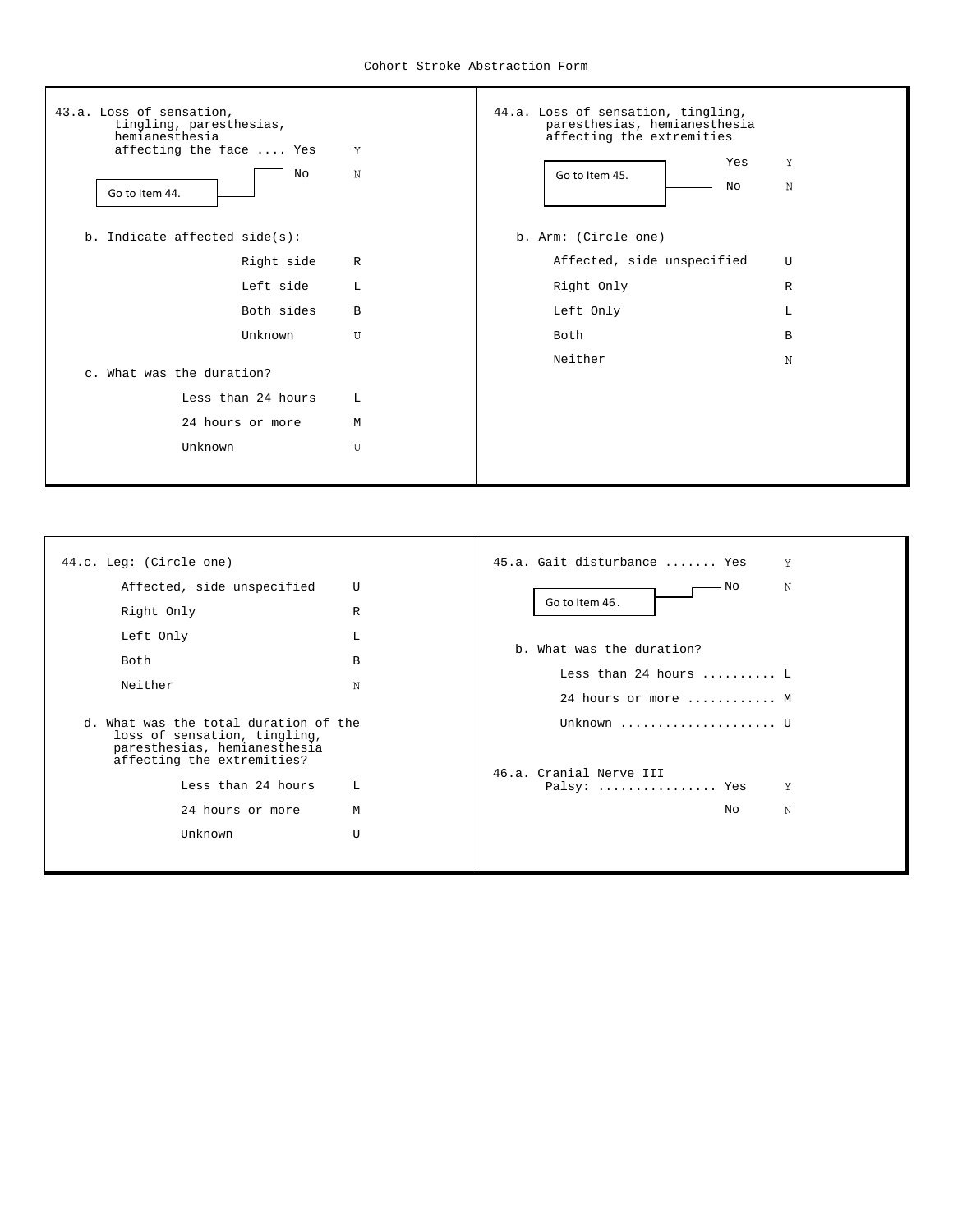| 46.b. Other neurologic<br>symptom:  Yes                                                                                                             |    | Y      | C. LABORATORY TESTS PERFORMED THIS<br>ADMISSION:                                                                                                                                                |
|-----------------------------------------------------------------------------------------------------------------------------------------------------|----|--------|-------------------------------------------------------------------------------------------------------------------------------------------------------------------------------------------------|
| If yes, specify:                                                                                                                                    | NΩ | N      | 47.a. Was lumbar puncture<br>performed?  Yes<br>Y<br>— No<br>N<br>Go to Item 48.                                                                                                                |
| c. Did any neurologic<br>sign/symptom last<br>> 24 hours or did<br>$\overline{death}$ occur < 24 hours<br>after onset of new<br>$sign/symptom?$ Yes | No | Y<br>N | Record for the first nontraumatic<br>LP after onset of symptoms or<br>first LP if all traumatic.<br>b. Date:<br>d<br>d<br>m<br>y.<br>y y<br>m<br><b>V</b><br>c. Traumatic?  Yes<br>Y<br>NΩ<br>N |

| 47.d. Appearance:  Clear fluid |                               | C              | 47.f. Microscopic RBCs (Tube 2): |                                            |                |
|--------------------------------|-------------------------------|----------------|----------------------------------|--------------------------------------------|----------------|
|                                | Xanthochromic                 | X              |                                  | No tube                                    | N              |
|                                | Gross blood                   | B              |                                  | Zero RBCs cu.mm.                           | Ζ              |
|                                | Unknown                       | $\overline{U}$ |                                  | 1-999 RBC cu.mm.                           | Г              |
|                                | e. Microscopic RBCs (Tube 1): |                |                                  | 1000+ RBC cu.mm.                           | G              |
|                                |                               |                |                                  | Unknown                                    | U              |
|                                | Zero RBCs cu.mm.              | Ζ              |                                  |                                            |                |
|                                | $1-999$ RBC $cu.mm$ .         | L              |                                  | g. Lumbar puncture diagnosis:              |                |
|                                | 1000+ RBC cu.mm.              | G              |                                  | Normal Study                               | $\overline{A}$ |
|                                | Unknown                       | U              |                                  | Exclusionary pathology                     | B              |
|                                |                               |                |                                  | Unrelated pathology or<br>traumatic tap    | $\mathcal{C}$  |
|                                |                               |                |                                  | Bloody (non-traumatic)<br>or xanthochromic | D              |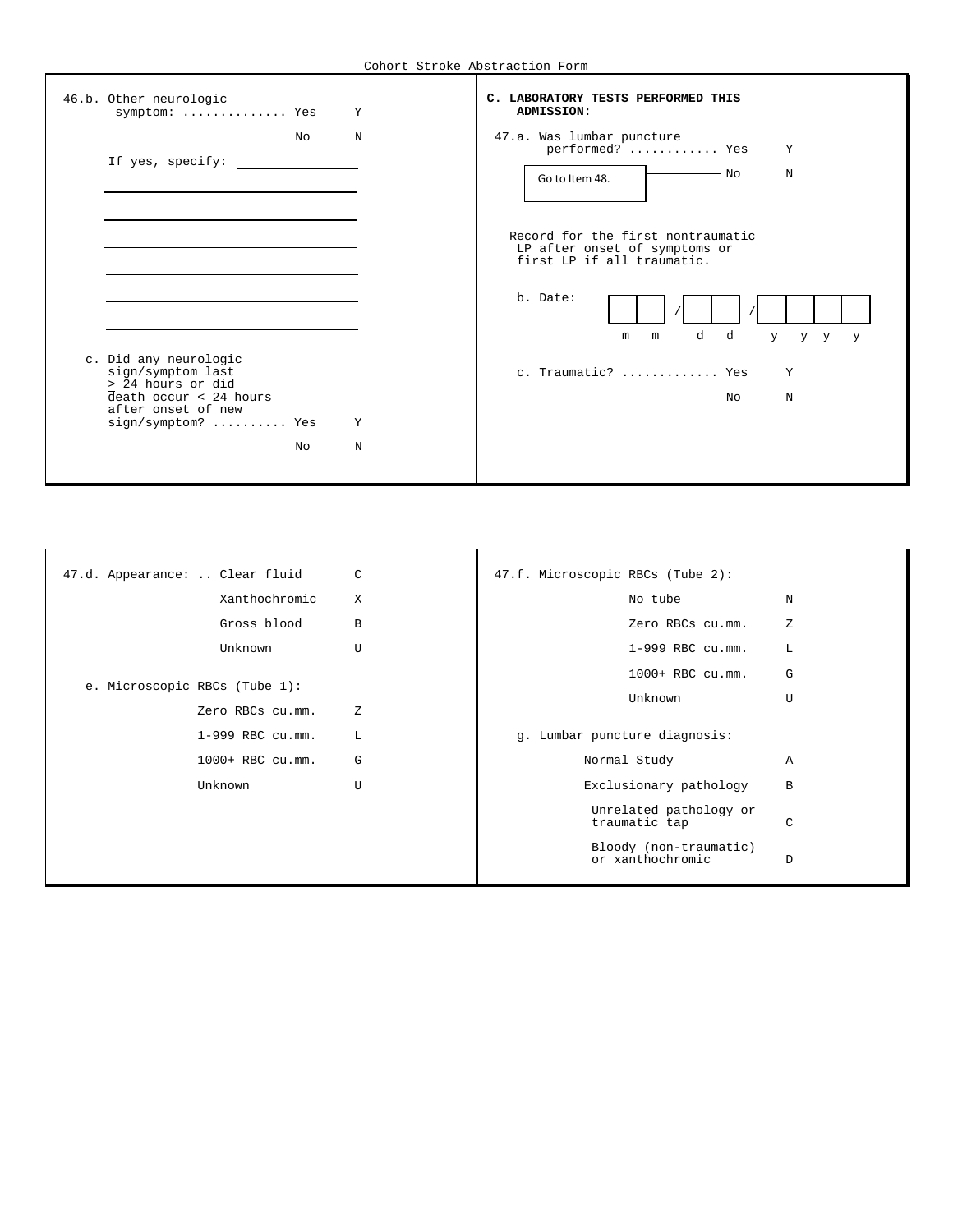

| 49.a. Was at least one CT scan<br>performed during this<br>hospitalization?  Yes<br>No<br>Go to Item 51. | Y<br>N | 49.c. Date of first<br>$CT$ scan:<br>d<br>d<br>y.<br>y y<br>m<br>m<br>y |
|----------------------------------------------------------------------------------------------------------|--------|-------------------------------------------------------------------------|
|                                                                                                          |        | d. First CT diagnosis                                                   |
|                                                                                                          |        | Normal study<br>A                                                       |
| b. What was approximate time<br>between symptom onset and the<br>first CT scan?                          |        | Exclusionary pathology<br>В                                             |
|                                                                                                          |        | Unrelated pathology<br>C                                                |
| Less than 24 hours                                                                                       | A      | Normal study, but done within                                           |
| $24-48$ hours                                                                                            | B      | D<br>48 hours of symptom onset                                          |
| Greater than 48 hours                                                                                    | C      | Subarachnoid hemorrhage<br>E.                                           |
| Unknown                                                                                                  | Π      | Intracerebral hematoma<br>F                                             |
|                                                                                                          |        | Ischemic infarction, with<br>G<br>no evidence of hemorrhage             |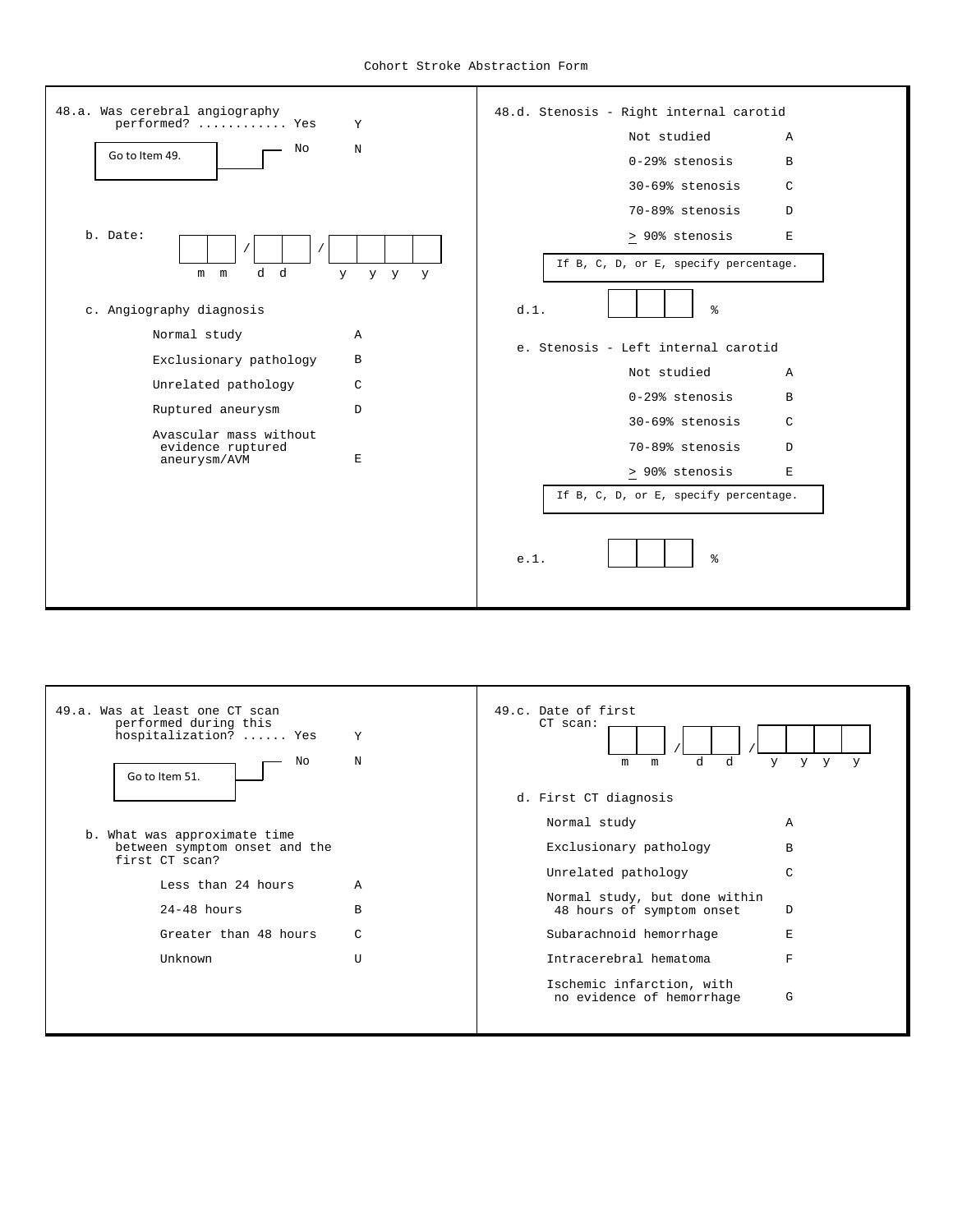

| 51.a. Were any other CT scans performed<br>after the onset of acute<br>neurologic symptoms/signs,<br>but before admission to<br>this hospital?  Yes                                                                 | Y                       | 51.c. Date of pre-admission CT scan:<br>d<br>d<br>m<br>m                                                                                                                                                                                                                    | y.<br>y y<br>y                  |
|---------------------------------------------------------------------------------------------------------------------------------------------------------------------------------------------------------------------|-------------------------|-----------------------------------------------------------------------------------------------------------------------------------------------------------------------------------------------------------------------------------------------------------------------------|---------------------------------|
| Nο<br>Go to Item 52.<br>b. What was approximate time<br>between symptom onset and the<br>first CT scan prior to this<br>hospitalization?<br>Less than 24 hours<br>$24-48$ hours<br>Greater than 48 hours<br>Unknown | N<br>A<br>B<br>C<br>$T$ | d. Pre-admission CT diagnosis<br>Normal study<br>Exclusionary pathology<br>Unrelated pathology<br>Normal study, but done within<br>48 hours of symptom onset<br>Subarachnoid hemorrhage<br>Intracerebral hematoma<br>Ischemic infarction, with<br>no evidence of hemorrhage | A<br>B<br>C<br>D<br>E<br>F<br>G |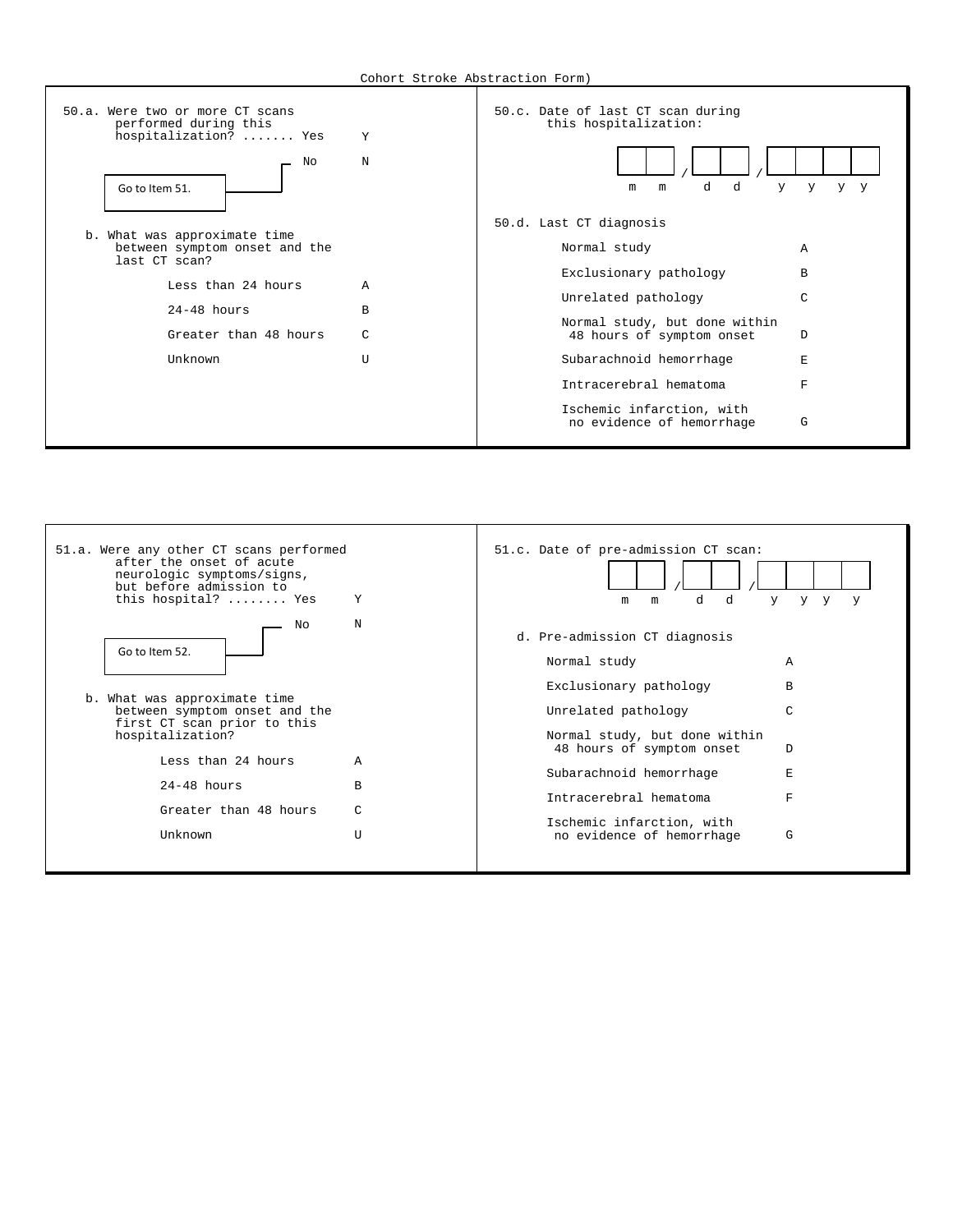